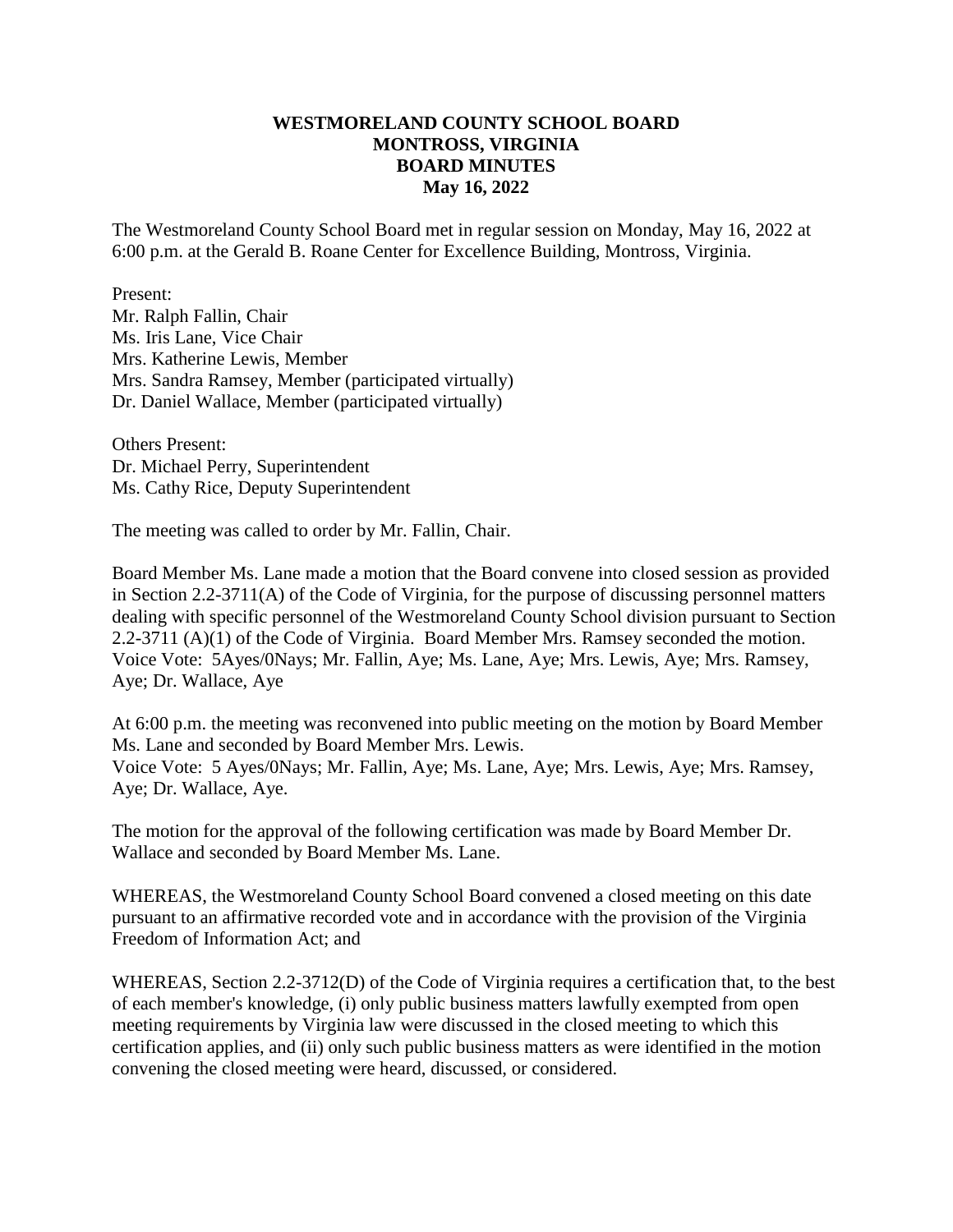Voice Vote: 5 Ayes/0Nays; Mr. Fallin, Aye; Ms. Lane, Aye; Mrs. Lewis, Aye; Mrs. Ramsey, Aye; Dr. Wallace, Aye.

The Board was led in prayer by Dr. Perry and the Pledge of Allegiance was recited.

Board Chairman, Ralph Fallin read the Westmoreland County Public Schools' mission and vision statements to the public.

# **Approval of Agenda**

The agenda was approved by unanimous consent.

## **Delegations/Presentations**

### **Attendance Recognition**

Dr. Perry shared the attendance recognition for April. The school with the highest student attendance was Washington District Elementary with an average percentage present of 94.38%.

### **Character Honorees**

Ms. Rice presented the Character Trait honorees for the month of April and the trait of Cooperation. Students recognized this month included Amir Kelly in grade two at Cople Elementary; Giovanni Smith in grade four at Washington District Elementary; William Townsend in grade seven at Montross Middle School; and Dalton Spaulding in grade twelve at Washington & Lee High School.

### **Bus Driver Recognition**

Ms. Rice presented a statement on behalf of Terry Rich, Transportation Supervisor, in recognition of those bus drivers who communicate effectively with the Transportation Supervisor and contribute good ideas to fellow drivers. Bus Drivers recognized were James Page, Cople Elementary; Harold Dickerson, Washington District Elementary; and Bruce Legge, Montross Middle and Washington & Lee High.

### **Scenario Writers – Washington District Elementary**

Ms. Rice presented the winners of the Scenario Writing Junior Division. First place winner was James Simms in fifth grade. His entry was titled "Fixing Deforestation". Second place winner was Madelynn Hays in fifth grade. Her entry was titled "A Machine For My Grandmother".

## **Open Public Comment**

There were no public comments at this time.

## **Consent Agenda**

Ms. Lane made a motion to approve the Consent Agenda. Mrs. Ramsey seconded the motion. Voice Vote: 5 Ayes/0Nays; Mr. Fallin, Aye; Ms. Lane, Aye; Mrs. Lewis, Aye; Mrs. Ramsey, Aye; Dr. Wallace, Aye.

- A. Approval of Appointments & Resignations
- B. Approval of Board Minutes
- C. Approval of Bills